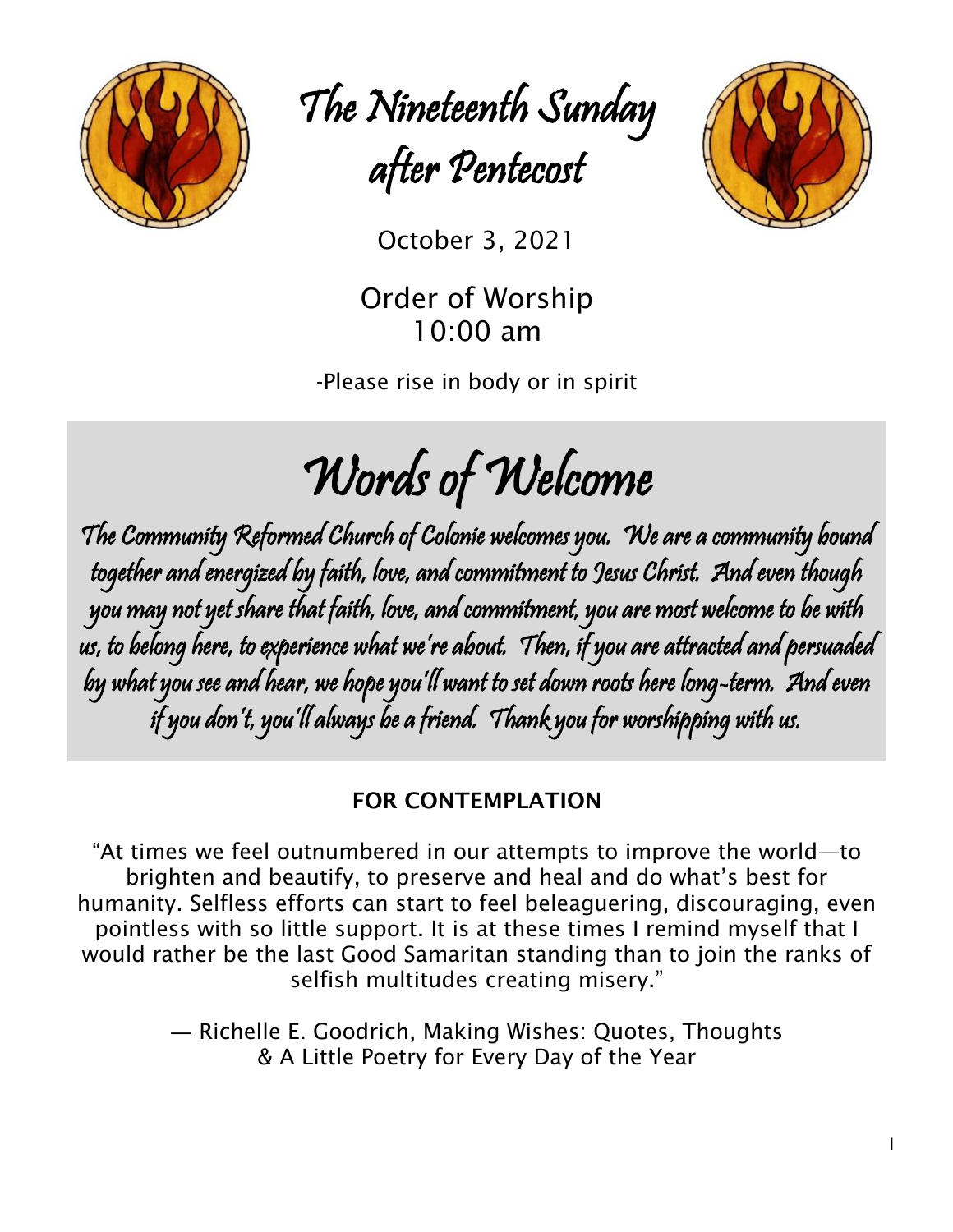PRELUDE "Jesus, Name Above All Names"

# WELCOME

# THE LIGHTING OF THE CHRIST CANDLE

INTROIT "Make Me A Servant"

# CALL TO WORSHIP

We thank You, Generous God, for the grace that is represented in all we possess. *You have filled our lives with abundance and we thank You; May we be Your channels of blessing to those in need.*

You have given us friends and families, colleagues & companions, and we thank You; *May we be friends of the friendless and companions to the lonely.*

You have given us this community to strengthen our faith and help us to serve You well;

*May we be faithful followers and co-workers, building Your Kingdom in this world.*

Receive our thanks and receive our prayers, *and let Your grace flow through them and through us into the lives of others.*

> *For Jesus' sake. Amen.*

HYMN "I'm Gonna Live So God Can Use Me"

*I'm gonna live so God can use me anywhere, Lord, anytime! I'm gonna live so God can use me anywhere, Lord, anytime!*

*I'm gonna work so God can use me anywhere, Lord, anytime! I'm gonna work so God can use me anywhere, Lord, anytime!*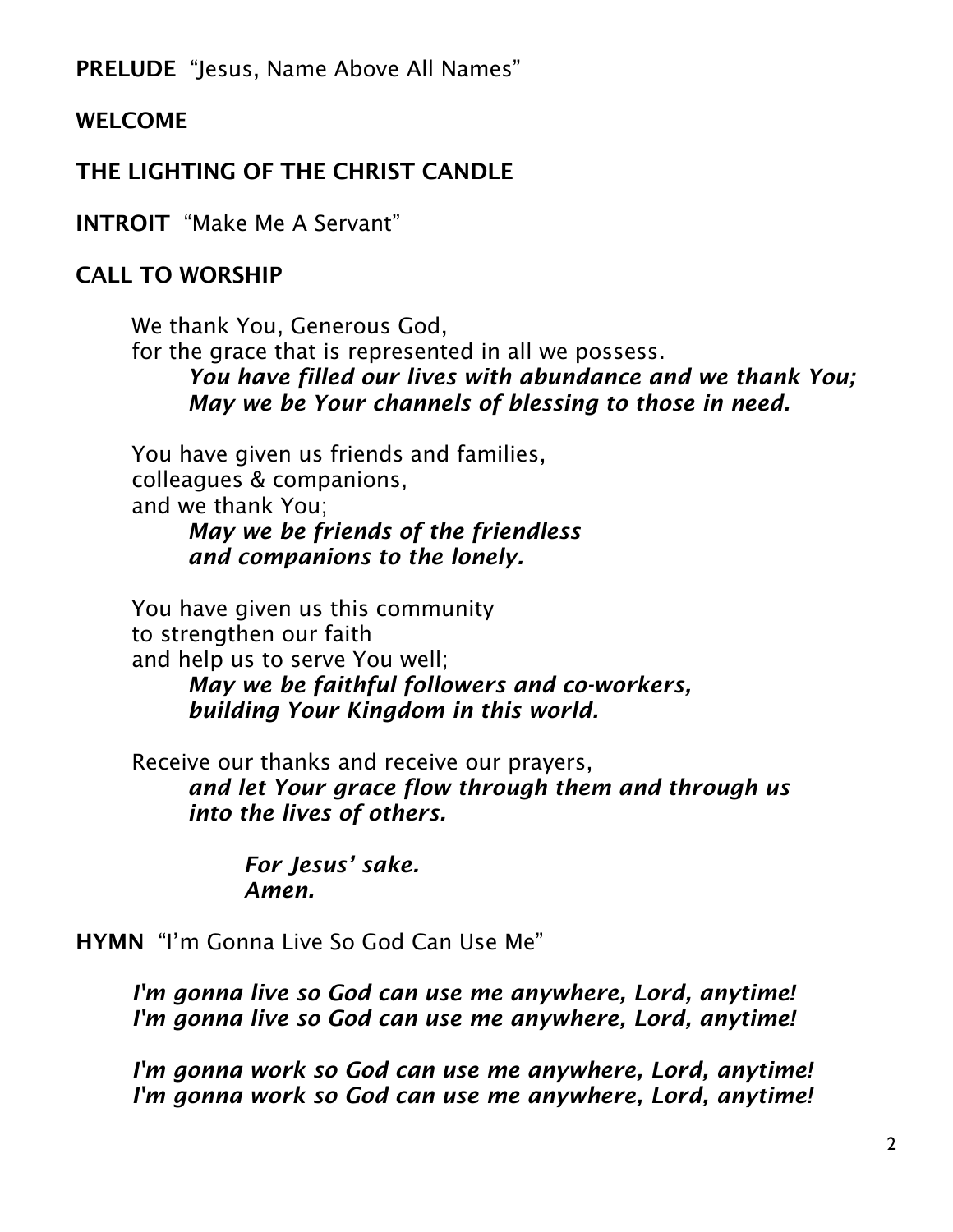*I'm gonna pray so God can use me anywhere, Lord, anytime! I'm gonna pray so God can use me anywhere, Lord, anytime!*

#### PRAYER OF CONFESSION

How many ways you have cared for us, O God; How many companions you have given to share our difficult and joyous journey. *And yet we forget your care, and reject your messengers.*

> Forgive us for failing to recognize you *in those who are different from ourselves.* Forgive us for rejecting other people – *children of yours who are equally loved.* Forgive us for believing the lie *that says we can do it our way, and we can do it alone.*

Teach us to love as you have loved us, *to embrace and welcome others as you have welcomed us,* to enjoy and commit to the family *which you have given for our comfort and nurture.*

*In Jesus Name. Amen.*

TAIZÉ MEDITATION "Shepherd Me, O God" (3 times)

*Shepherd me, O God, beyond my wants, beyond my fears, from death into life.*

ASSURANCE OF GOD'S FORGIVENESS

CHILDREN'S MESSAGE ~ Lisa McGee

DEACON'S PRAYER FOR THE WORLD ~ Ellen Buono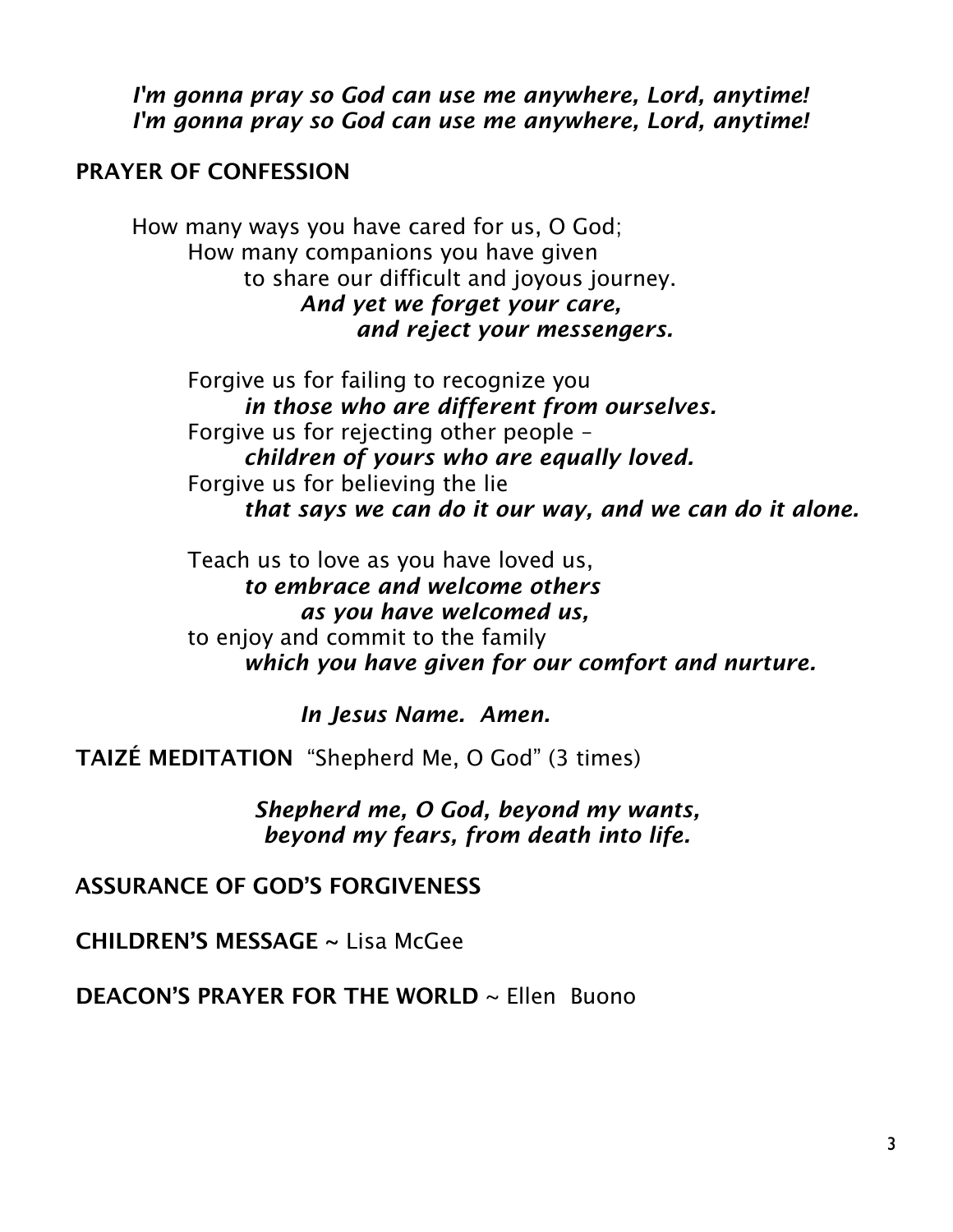# THE SCRIPTURE LESSON Luke 10:25-37

Just then a lawyer stood up to test Jesus. "Teacher," he said, "what must I do to inherit eternal life?" He said to him, "What is written in the law? What do you read there?" He answered, "You shall love the Lord your God with all your heart, and with all your soul, and with all your strength, and with all your mind; and your neighbor as yourself." And he said to him, "You have given the right answer; do this, and you will live." But wanting to justify himself, he asked Jesus, "And who is my neighbor?" Jesus replied, "A man was going down from Jerusalem to Jericho, and fell into the hands of robbers, who stripped him, beat him, and went away, leaving him half dead. Now by chance a priest was going down that road; and when he saw him, he passed by on the other side. So likewise a Levite, when he came to the place and saw him, passed by on the other side. But a Samaritan while traveling came near him; and when he saw him, he was moved with pity. He went to him and bandaged his wounds, having poured oil and wine on them. Then he put him on his own animal, brought him to an inn, and took care of him. The next day he took out two denarii, gave them to the innkeeper, and said, 'Take care of him; and when I come back, I will repay you whatever more you spend.' Which of these three, do you think, was a neighbor to the man who fell into the hands of the robbers?" He said, "The one who showed him mercy." Jesus said to him, "Go and do likewise."

THE MORNING MESSAGE "When We Cross Over to the Other Side"

# THE SACRAMENT OF THE LORD'S SUPPER

#### THE CALL TO COMMUNION

We have one Lord, one God, one Savior. *The Holy Spirit makes Christ real to us, binding us in one, as we share him together.*

This is something we do eagerly. *Christ welcomes us here.*

This is something we do seriously.

*For this is the moment of greatest intimacy when we take the symbols of the body and blood of the risen Lord.*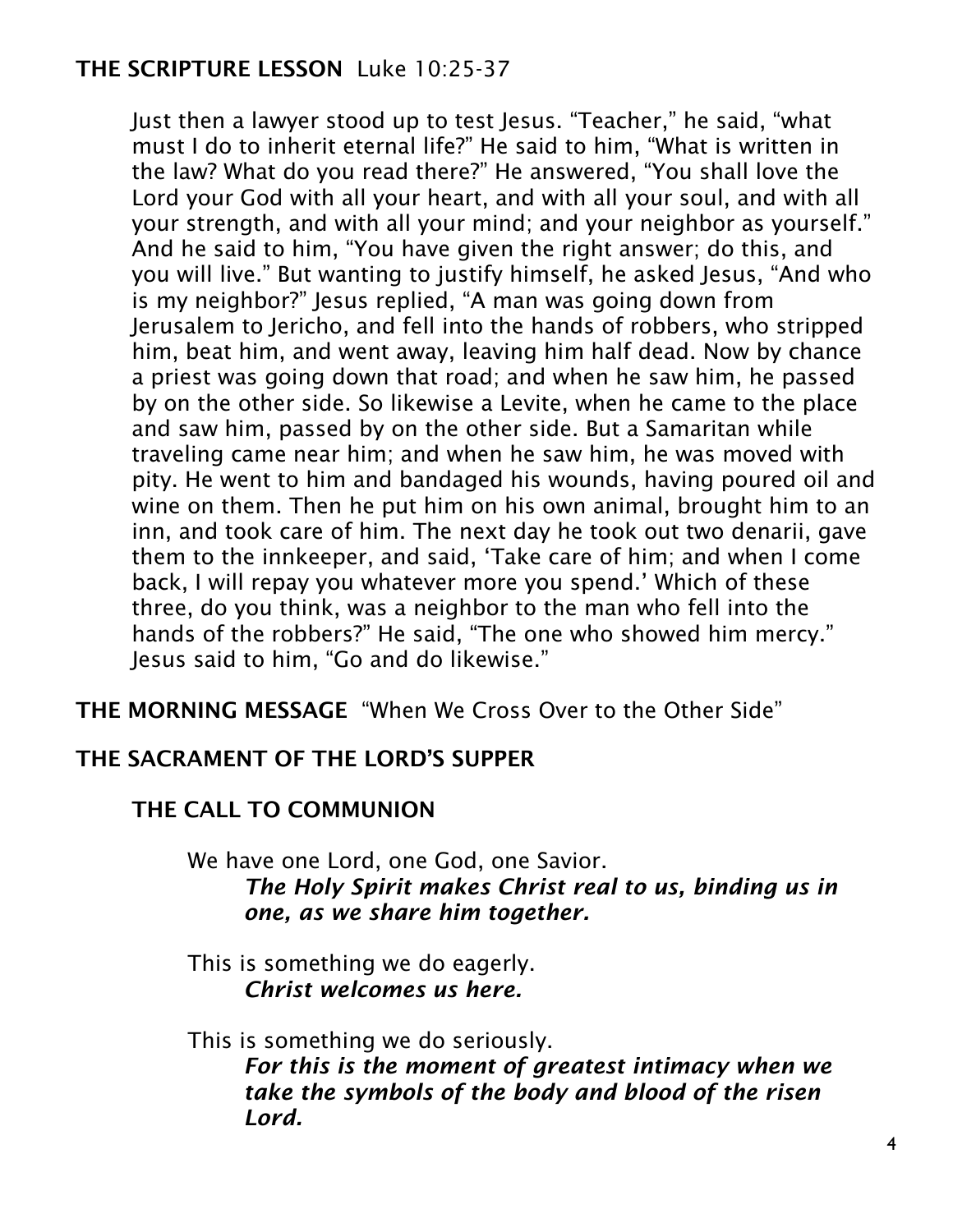*I was glad when they said to me, "Let us go into the presence of the Lord"*

### APOSTLE'S CREED

*I believe in God the Father almighty, creator of heaven and earth.*

*I believe in Jesus Christ, God's only Son, our Lord. He was conceived by the power of the Holy Spirit and born of the Virgin Mary. He suffered under Pontius Pilate, was crucified, died, and buried. He descended to the dead. On the third day He rose again. He ascended into Heaven, and is seated on the right hand of the Father. He will come again to judge the living and the dead.*

*I believe in the Holy Spirit, the holy catholic church, the communion of saints, the forgiveness of sins, the resurrection of the body and the life everlasting. Amen.*

#### **PFACE**

Let the peace of Christ rule in your hearts since as members of one body you were called to peace (Colossians 3:15). The peace of Christ be with you.

*And also with you*.

# THE OFFERING

#### OUR PRAISE TO GOD (THE DOXOLOGY)

*Praise God from whom all blessings flow; Praise God, all creatures here below; Praise God above ye heavenly host: Praise Father, Son and Holy Ghost. Amen.*

#### THE GREAT THANKSGIVING

Lift up your hearts. *We lift them to the Lord.*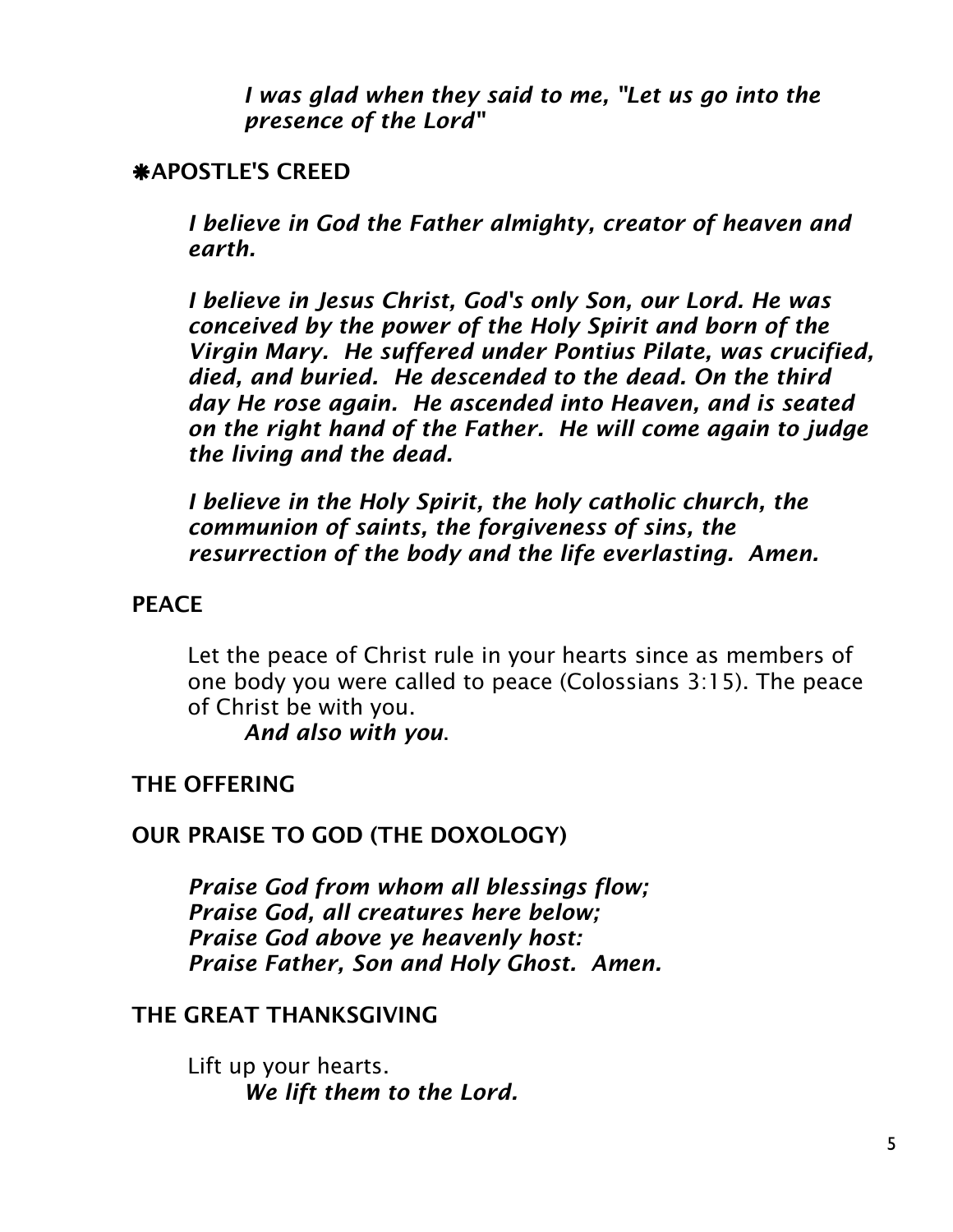## Let us give thanks to the Lord our God. *It is right to give God thanks and praise.*

# THE PREFACE

HYMN "Holy Lord" (3 times) Dona Nobis Pacem

# *Holy, holy, Lord God almighty, your glory fills the earth, Lord God of hosts.*

# THE MEANING OF THE SACRAMENT

The Holy Supper which we are about to celebrate is a feast of remembrance, of communion, and of hope: We remember with joy the grace by which you created all things and made us in your own image.

*We rejoice that you called a people in covenant to be a light to the nations.*

Yet we rebelled against your will.

*In spite of the prophets and pastors sent forth to us, we continued to break your covenant.*

In the fullness of time, you sent your only Son to save us. *Incarnate by the Holy Spirit, born of your favored one, Mary, sharing our life, Christ reconciled us to your love.*

At the Jordan your Spirit descended upon Him, anointing Him to preach the good news of your reign.

*He healed the sick and fed the hungry, manifesting the power of your compassion.*

He sought out the lost and broke bread with sinners, witnessing the fullness of your grace.

*We beheld His glory*.

On the night before He died for us, Jesus broke bread and shared the cup with His disciples.

*After the meal our Lord was arrested, abandoned by His followers and beaten.*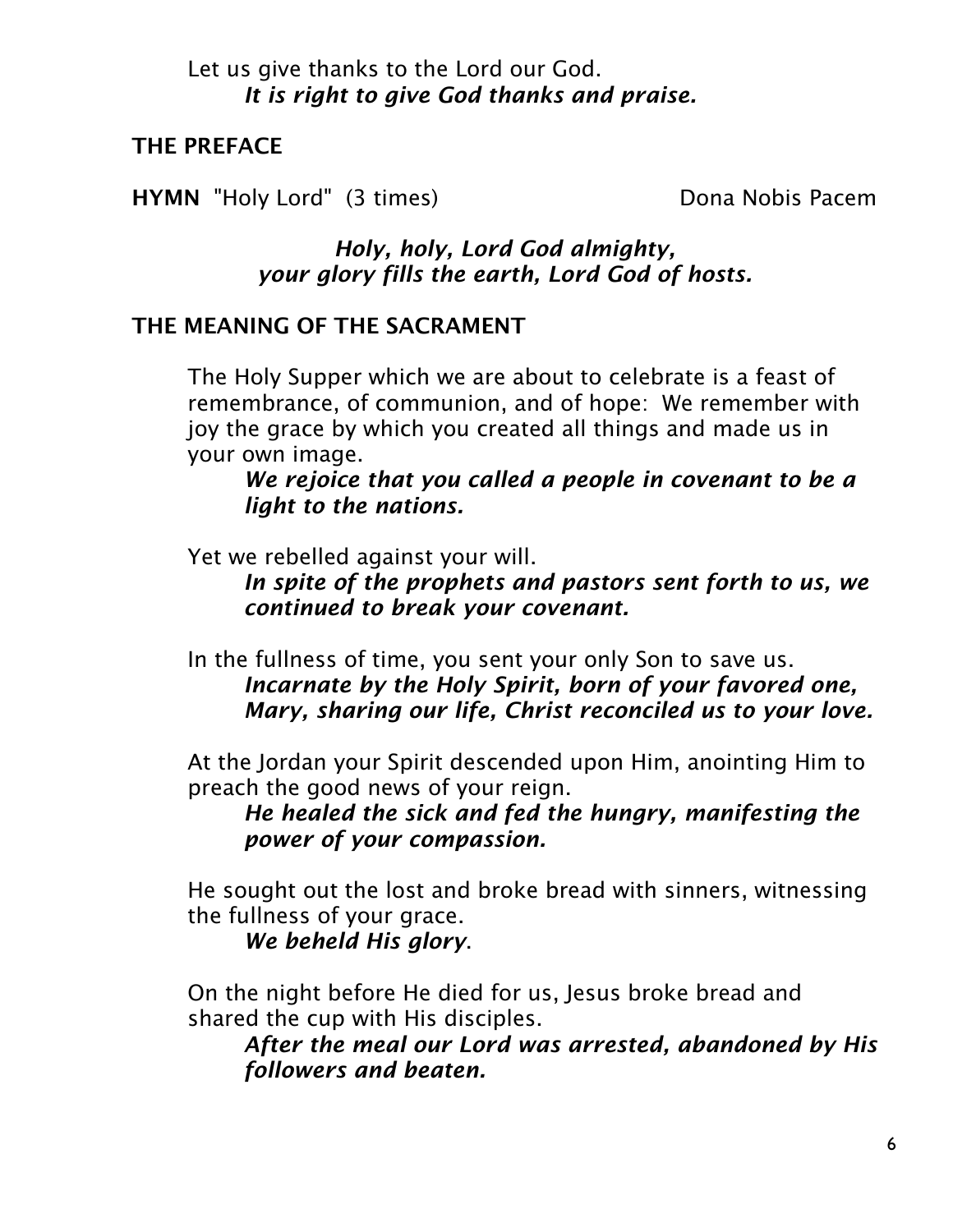He stood trial and was put to death on a cross.

*Having emptied himself in the form of a servant, and being obedient even to death, He was raised from the dead and exalted as Lord of heaven and earth.*

Through him you bestow the gift of your Spirit, uniting your church, empowering its mission and leading us into the new creation you have promised.

*By His death, resurrection and ascension, Jesus Christ has obtained for us the life-giving Spirit who unites us all in one body. We therefore receive this Supper in true and unconditional love.*

#### INVITATION TO THE TABLE

#### COMMUNION PRAYER

*Gracious God, we celebrate with joy the redemption won for us in Jesus Christ. Grant that in praise and thanksgiving we may be a living sacrifice, holy and acceptable in your sight, that our lives may proclaim the mystery of faith:*

> *Christ has died! Christ is risen! Christ will come again.*

"GLORIFY YOUR NAME" Glorify Your Name

*Father, we love you, we worship and adore you, Glorify your name in all the earth; Glorify your name, glorify your name, Glorify your name in all the earth.*

*Jesus, we love you, we worship and adore you, Glorify your name in all the earth; Glorify your name, glorify your name, Glorify your name in all the earth.*

*Spirit, we love you, we worship and adore you, Glorify your name in all the earth; Glorify your name, glorify your name, Glorify your name in all the earth.*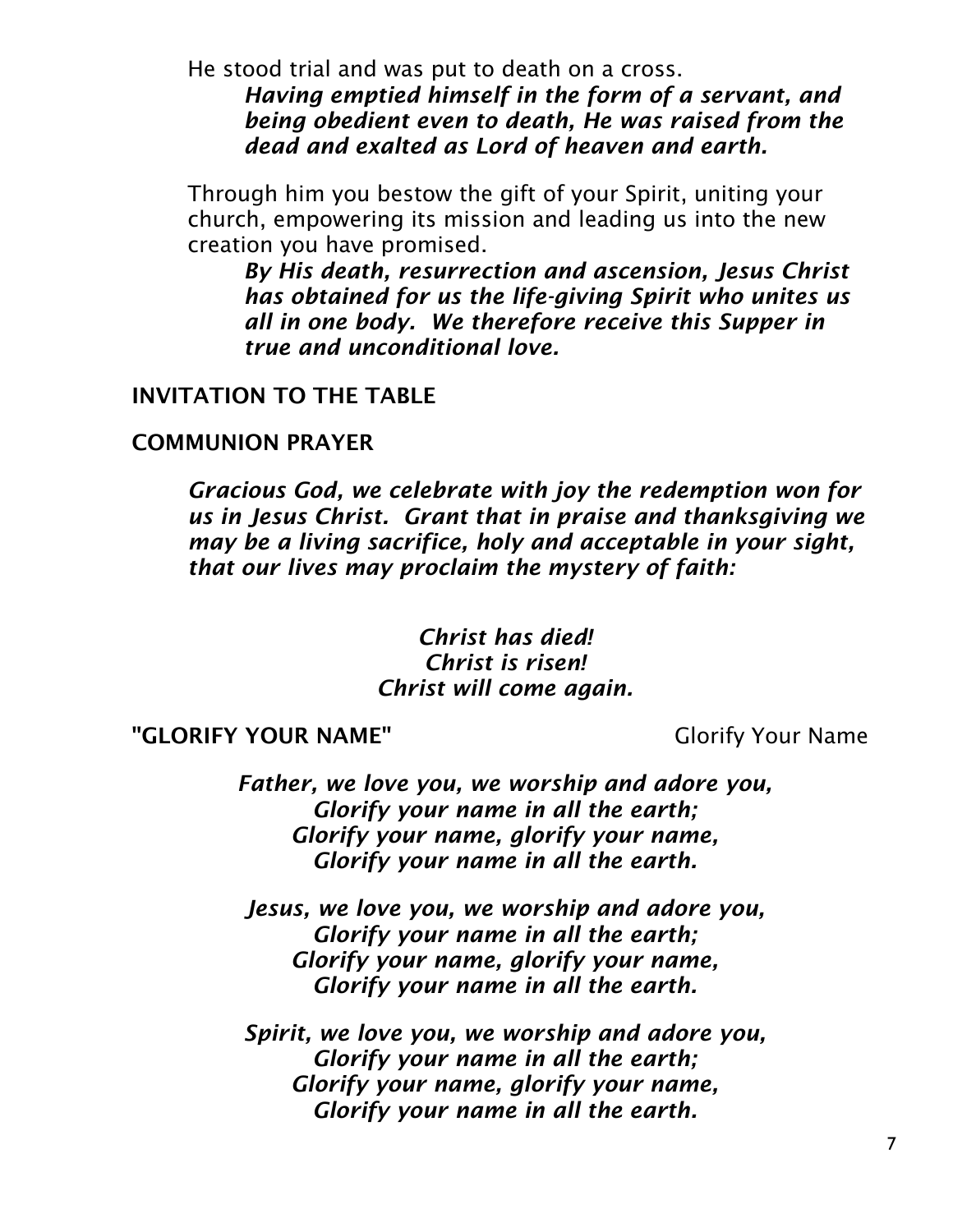#### **COMMUNION**

#### THANKSGIVING AFTER COMMUNION

*Since, dear God, in this place at this table, we have touched, we have tasted, we have heard and we have seen the signs of your love for us, grant that we may go away from this house filled with our love for you and overflowing with your love for those who are around us and who share our lives. We pray in the name of Jesus Christ our Savior. Amen.*

HYMN 632 "The Lord's Prayer" MALOTTE

*Our Father, which art in heaven, hallowed be thy name. Thy kingdom come, thy will be done on earth as it is in heaven. Give us this day our daily bread, and forgive us our debts, as we forgive our debtors. And lead us not into temptation but deliver us from the evil: for thine is the kingdom, and the power and the glory, forever, Amen. Amen.*

ELDER'S PRAYER FOR THE PEOPLE  $\sim$  Linda Murphy

## TAIZÉ RESPONSE

*O Lord, hear my prayer. O Lord hear my prayer. When I call answer me. O Lord hear my prayer. O Lord hear my prayer. Come and Listen to me*

#### ANNOUNCEMENTS

BENEDICTION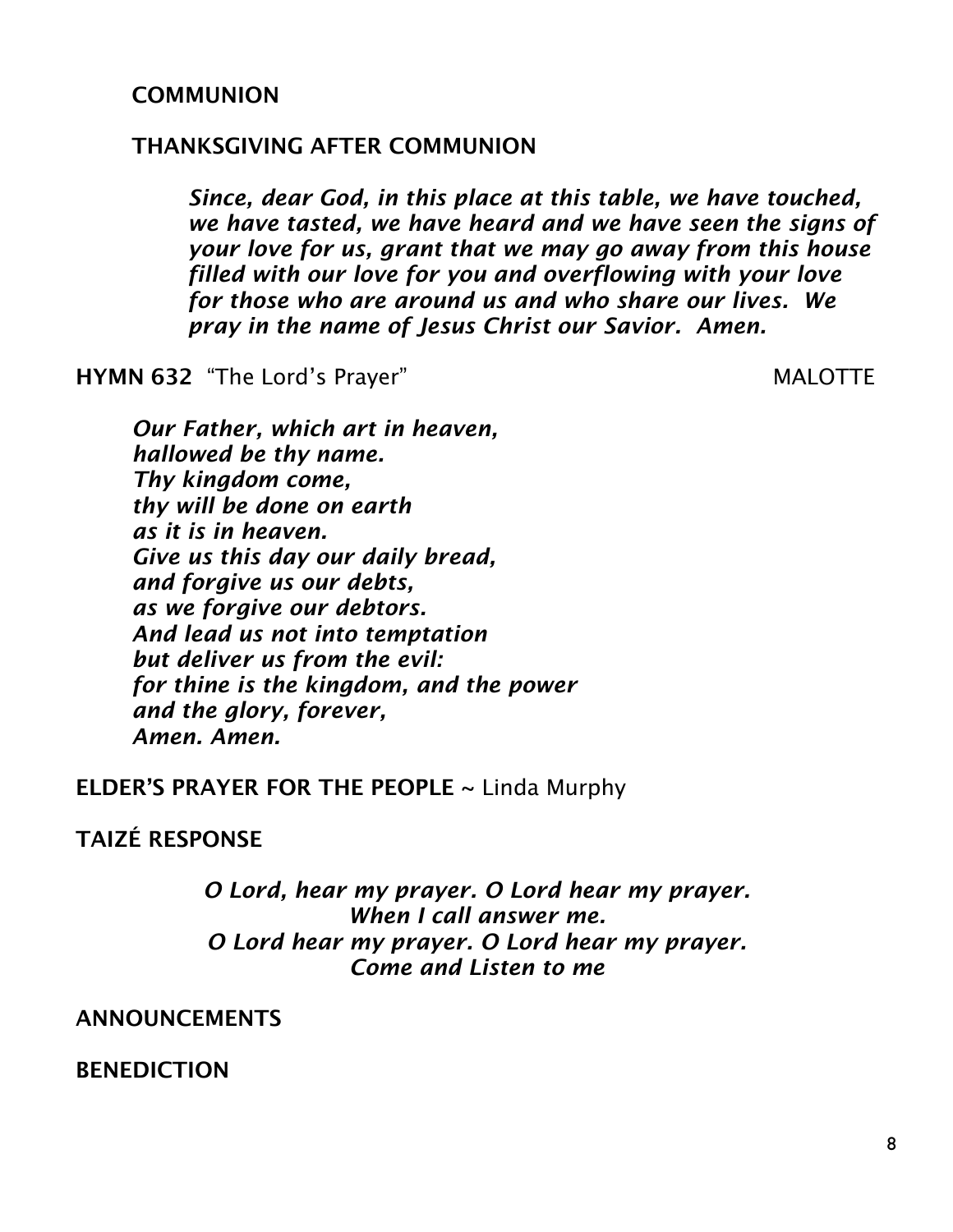#### THE FOURFOLD AMEN STAINER

#### Minister of Word and Sacrament Rev. Bruce K. Cornwell

Director of Music Ministries Benjamin April

> Soloist Tina Bottini

Elder of the Day Linda Murphy

Deacon of the Day Ellen Murphy

Children's Message Lisa McGee

Sound Technician Jerry Kallner

Video Technician Lori Coté

The Call to Worship and the Prayer of Confession were written by John van de Laar

# Copyright Licenses

Jesus, Name Above All Names Words & Music: Naida Hearn

© 1974, 1978 Scripture in Song (admin. by Maranatha! Music) Used by Permission. CCLI License # 21149226.

Make Me a Servant Words & Music: Kelly Willard © 1982 Willing Heart Music Used by Permission. CCLI License # 21149226

> I'm Gonna Live So God Can Use Me African American Spiritual Public Domain.

#### This Is the Threefold Truth

Last line of Hymn 781 Words: Fred Pratt Green, Music Jack Schrader The Worshiping Church Hymnal

Glorify Your Name

Words and Music: Donna Adkins (1976) © 1976, 1981 Maranatha! Music Used by Permission. CCLI License # 21149226.

The Lord's Prayer

Words and Music: Albert Hay Malotte (1935), Donald P. Hustad (1984) Copyright © 1935 (Renewed) T. Schirmer, Inc. The Worshiping Church Hymnal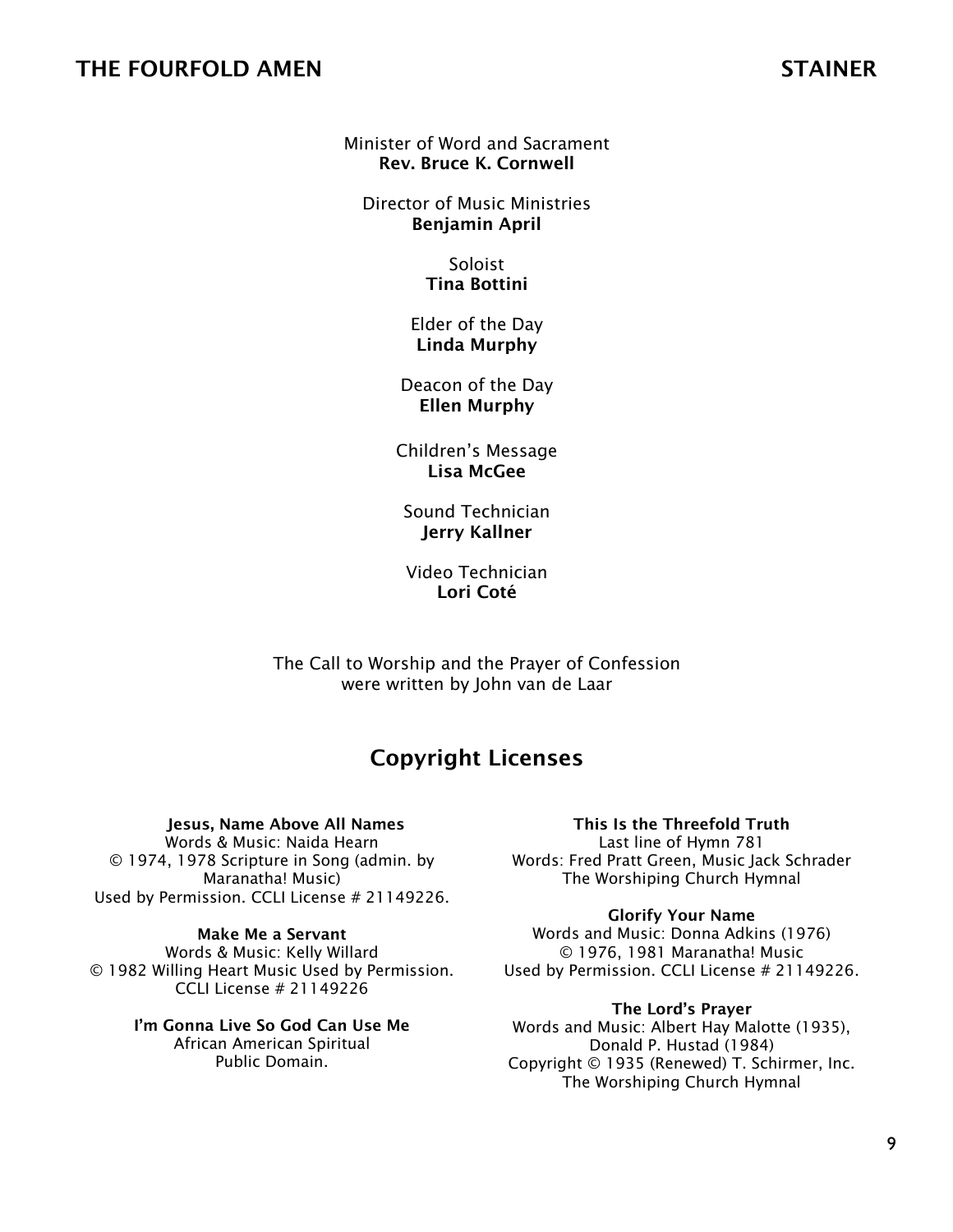#### Shepard Me, O God Contributors: Marty Haugen Tune: © 1986, GIA Publications, Inc. Text: Psalm 23; adapt. by Marty Haugen; © 1986, GIA Publications, Inc. Used by Permission. One License #.A 719501

Holy Lord Gerald S. Henderson (1986) © 1986 Word Music (A Div. of Word, Inc.) Tune Information: DONA NOBIS PACEM The Worshiping Church Hymnal

The Fourfold Amen Words and Music: Hugh S. Livingston Jr., Sir John Stainer 1995 The Lorenz Corporation (Admin. by Music Services, Inc.) Used by Permission. CCLI License # 21149226

Offerings and gifts to the church may be submitted online via PayPal (link found below or on our website), by mailed check, by direct bank payment or by placing them in the offering box located near the exit.



PayPal: [https://www.paypal.com/donate?hosted\\_but](https://www.paypal.com/donate?hosted_button_id=N67JS9D5MLMGS) [ton\\_id=N67JS9D5MLMGS](https://www.paypal.com/donate?hosted_button_id=N67JS9D5MLMGS)

Website: [www.communityreformedchurch.com](http://www.communityreformedchurch.com/)

Mailing Address: Community Reformed Church of Colonie 701 Sand Creek Road Colonie, NY 12205

# GENERAL NOTICES

Today, Sunday School for children in grades 3-6 meets in the Gathering Room from 9:00 to 9:45 am.

Tuesday, October 5 The Gathering Zoom Devotions – 4:00 to 4:30 pm

Thursday, October 7

The Gathering Zoom Devotions – 6:30 to 7:00 pm The Wired Word Bible Study – 7:00-8:00pm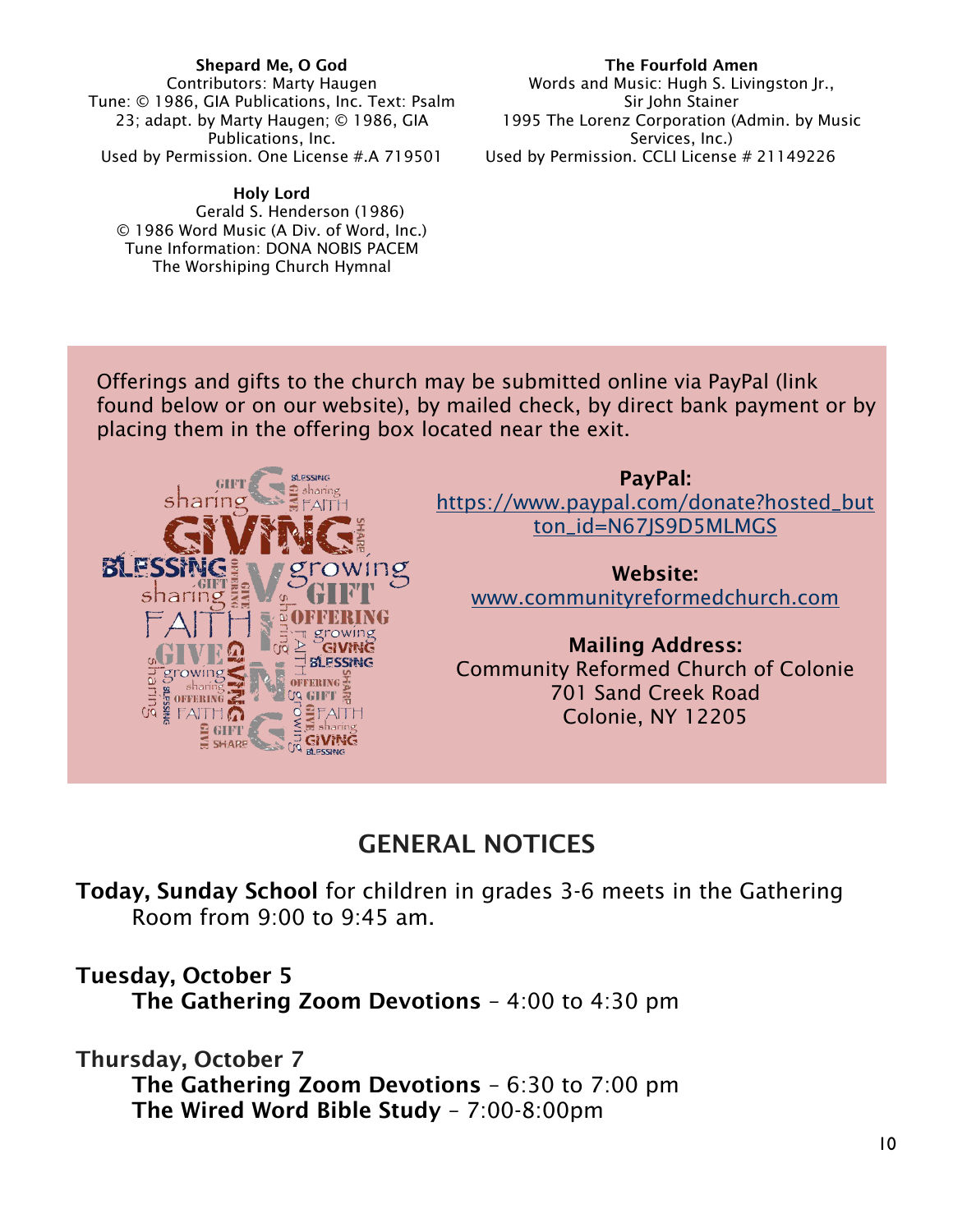The Community Outreach Team of Community Reformed Church is seeking volunteers to assist with supplying dinners to the Overflow Shelter at the First Lutheran Church in Albany. We supply the shelter with dinners two Wednesday's a month. For further information and to sign-up to volunteer, please follow this link: [https://www.signupgenius.com/go/10C0D4EAEA92AA6FAC43](https://www.signupgenius.com/go/10C0D4EAEA92AA6FAC43-overflow2) [overflow2](https://www.signupgenius.com/go/10C0D4EAEA92AA6FAC43-overflow2)

If you have any questions contact Tina Bottini at 518-281-5452 or Vicki Lane at 518-265-6306.

- Offering Envelopes If you have not picked your envelopes and would like to have them mailed to you, please contact, Lori Cote at [crcclori@gmail.com.](mailto:crcclori@gmail.com)
- Congregation Directory We are working on a directory for the congregation of Community Reformed Church. Lori sent out emails this week regarding contact information. For those without email a letter was sent by mail. If you have not received an email or letter please contact Lori, [crcclori@gmail.com](mailto:crcclori@gmail.com) or by calling the church office. Thank You.
- Community Reformed's Youth Group The church's youth group is collecting great to new quality children's books for Grassroot Givers now through the end of October. Book donations can be given to Sarah Huiest or placed in the collection bin at the back of the church.

Youth Volunteers Needed! – We are seeking individuals to help deliver the Children's Message on Sunday mornings during worship. There is a very helpful web site you can use.

- Also, we are in need of someone to help one of our students during the Sunday School hour: 9AM-9:45AM, each week. If you are interested in any of these opportunities, please see Sarah Huiest [\(crccsarah@gmail.com\)](mailto:crccsarah@gmail.com).
- Nursery Worker Position Available The Community Reformed Church of Colonie is looking for a positive, friendly, caring, and responsible individual to care for children (newborn to age 4) during programs and worship on Sunday mornings.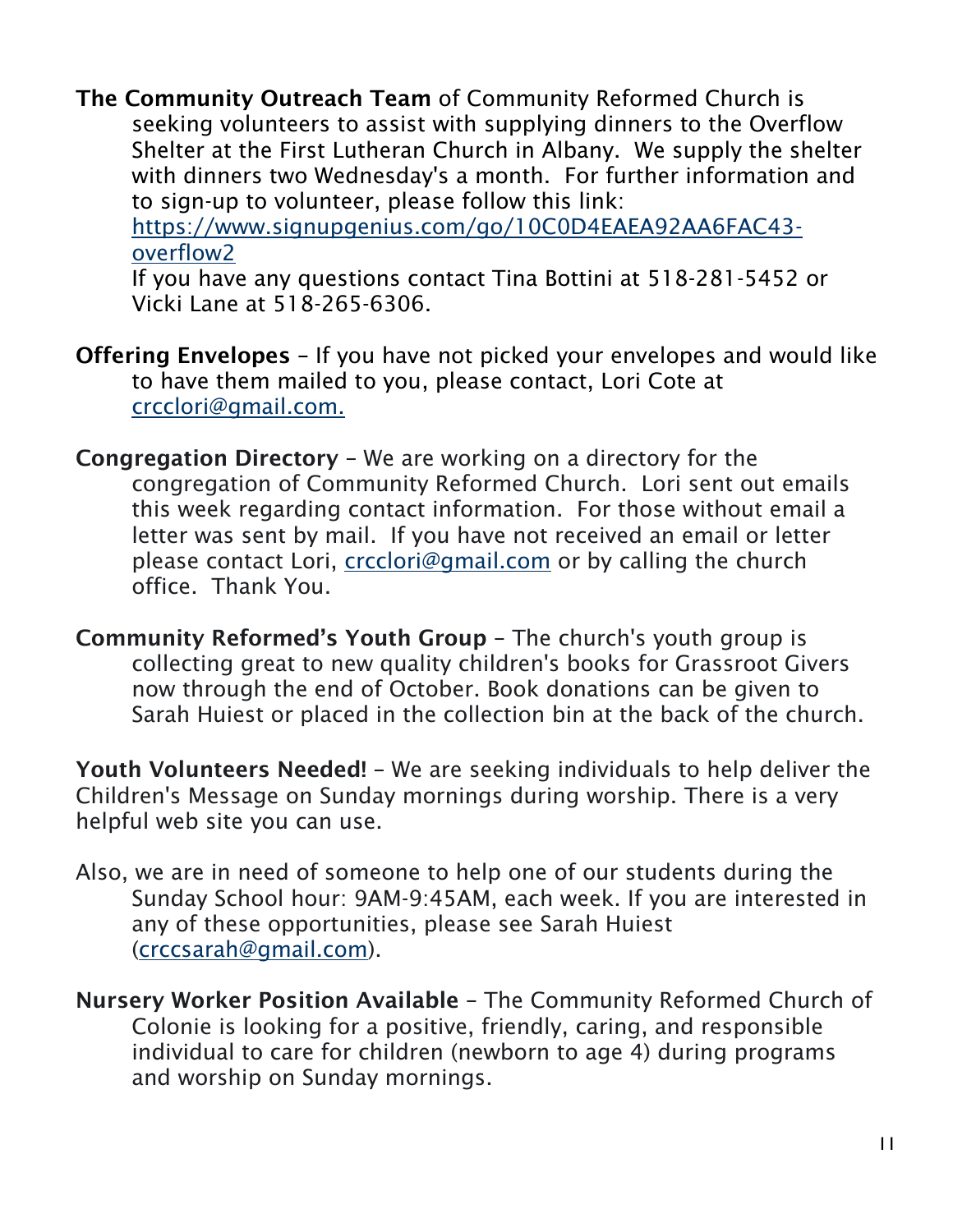# Responsibilities:

Providing a safe environment for the children.

Changing diapers and feeding children as agreed upon with parents.

Keeping the nursery clean and organized. Maintaining a visitor log.

Hours:

8:30 am -12:15 pm, but may be reduced due to Covid-related program restrictions to 9:30 am -12:15 pm.

# Interested applicants may contact Sarah Huiest at [crccsarah@gmail.com](mailto:crccsarah@gmail.com)

# ZOOM

To join in Devotions, The Wired Word and Sunday Worship via Zoom, use the link below:

<https://us02web.zoom.us/j/6880887155>

Meeting ID: 688 088 7155 By Phone: 1-646-558-8656

# COMMUNITY REFORMED CHURCH OF COLONIE STAFF AND CONSISTORY

#### STAFF E-MAIL ADDRESSES CONSISTORY

Rev. Bruce K. Cornwell, Pastor [BruceKCornwell@gmail.com](mailto:BruceKCornwell@gmail.com)

Ben April, Director of Music benapril27@gmail.com

Sarah Huiest, Youth Coordinator & Communication/Media Coordinator [crccsarah@gmail.com](mailto:crccsarah@gmail.com)

> Lori Coté Church Office & Video Technician [crcclori@gmail.com](mailto:crcclori@gmail.com)

#### Elders

Ellen Buono Karl Coté Ana Crosbourne Marissa Lombardo

#### Deacons

Kevin Bottini Marvin Helf Kevin Ingalls Linda Murphy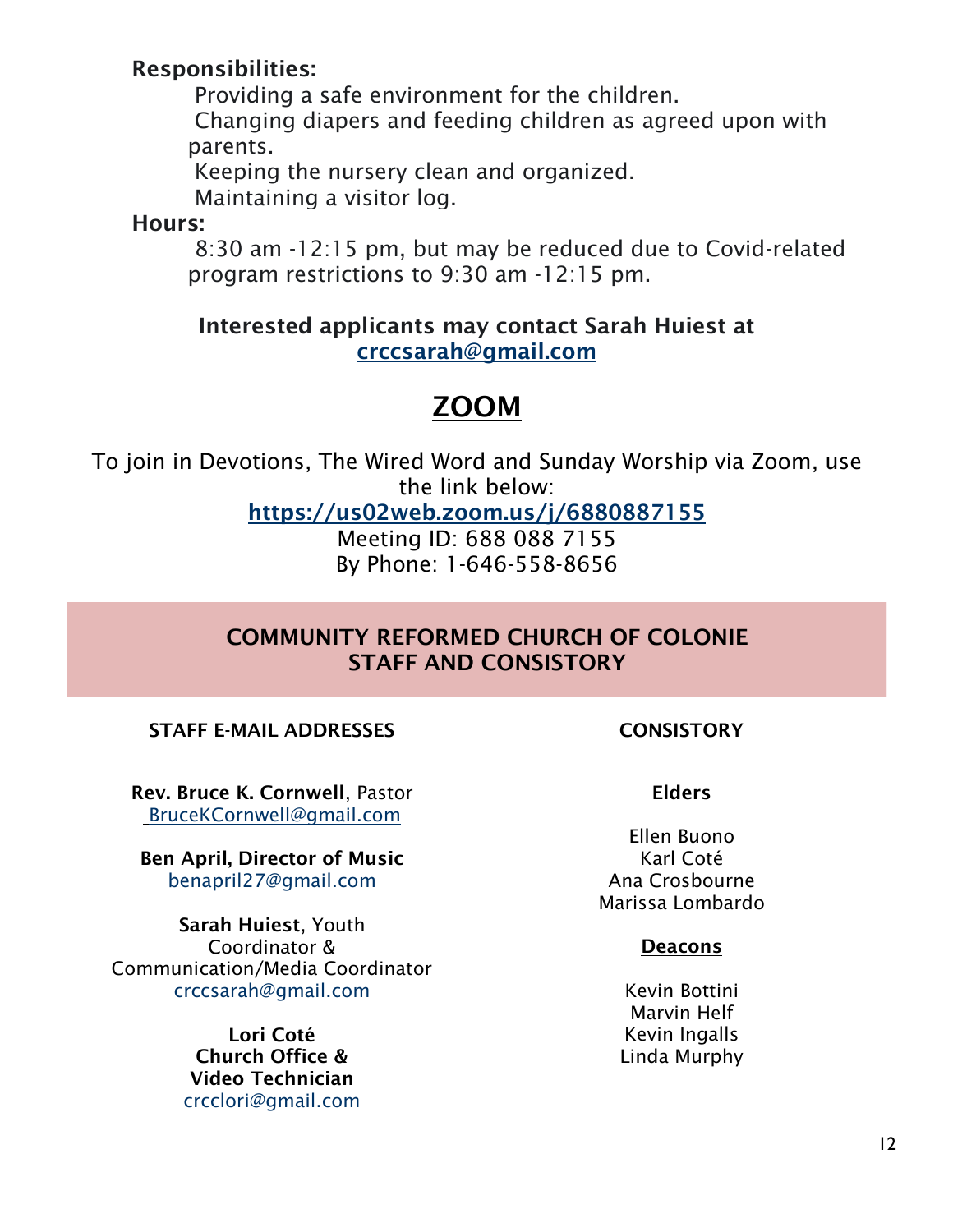

#### Prayer E-Chain

#### Please email prayer requests to:

Sandy Cornwell [crccsandy@gmail.com](mailto:crccsandy@gmail.com) Karen Latta [kmlatta@nycap.rr.com](mailto:kmlatta@nycap.rr.com)

## Daily Scripture Readings

Monday - Job 1:1, 2:1-10 Tuesday - Psalm 26 Wednesday - Genesis 2:18-24 Thursday - Psalm 8 Friday Hebrews - 1:1-4, 2:5-12 Saturday - Mark 10:2-16 Sunday - Twentieth Sunday after Pentecost

#### *Household Prayer: Morning*

May the first words in my mouth today be the sound of the name of Jesus. Lead me to reflect on his power as I seek to live my day, honoring the One who gave me salvation and a new life. In his powerful name I pray. Amen.